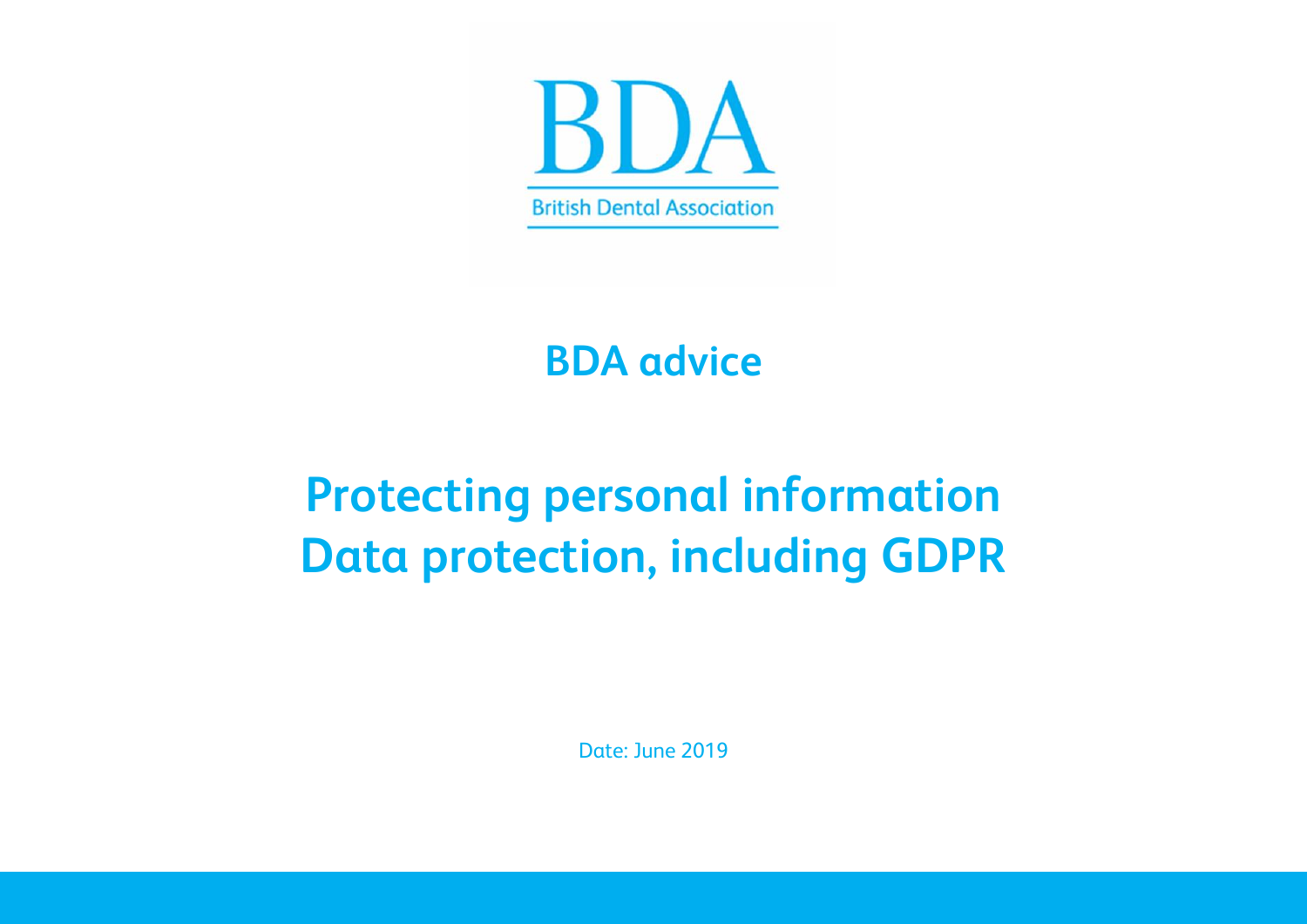### **Protecting personal information Data protection, including GDPR**

### **Contents**

- 3 [Overview](#page-2-0) [Personal information](#page-2-1) [Controllers and processors](#page-2-1) [Data protection fees](#page-3-0)
- 4 [Data protection principles](#page-3-1) [Fair and lawful](#page-3-2) [Purposes](#page-4-0) [Adequacy](#page-4-1) **[Accuracy](#page-4-2)** [Retention](#page-5-0) [Rights](#page-5-1) **[Security](#page-6-0)** [International](#page-6-1)
- 8 [Demonstrating compliance](#page-7-0) [Privacy notices](#page-7-1) [Written contracts with processors](#page-7-2) [Data protection officer \(DPO\)](#page-8-0) [Impact assessments](#page-8-1) [Personal data breaches](#page-8-2) [Practice policies](#page-8-3)
- 10 [Employing staff](#page-9-0) [Recruitment and selection](#page-9-1) [Employment records](#page-9-2) [Monitoring employees](#page-9-3)
- 11 [Patients](#page-10-0) [Sharing information](#page-10-1) [Photographic images](#page-10-2) [Patient records](#page-10-3)
- 12 [IT security](#page-11-0) [Phishing](#page-12-0) [Cloud storage](#page-13-0) [Emails](#page-13-1) [Recovery](#page-13-2)
- 15 [Video and audio recordings](#page-14-0) [Overt recording](#page-14-1) [Covert recording](#page-14-2)
- 16 [Releasing information](#page-15-0) [Police enquiries](#page-15-1) [Legal advice and legal proceedings](#page-15-2) [CCTV images](#page-15-3) [Missing or deceased persons](#page-16-0) [Tax enquiries](#page-16-1)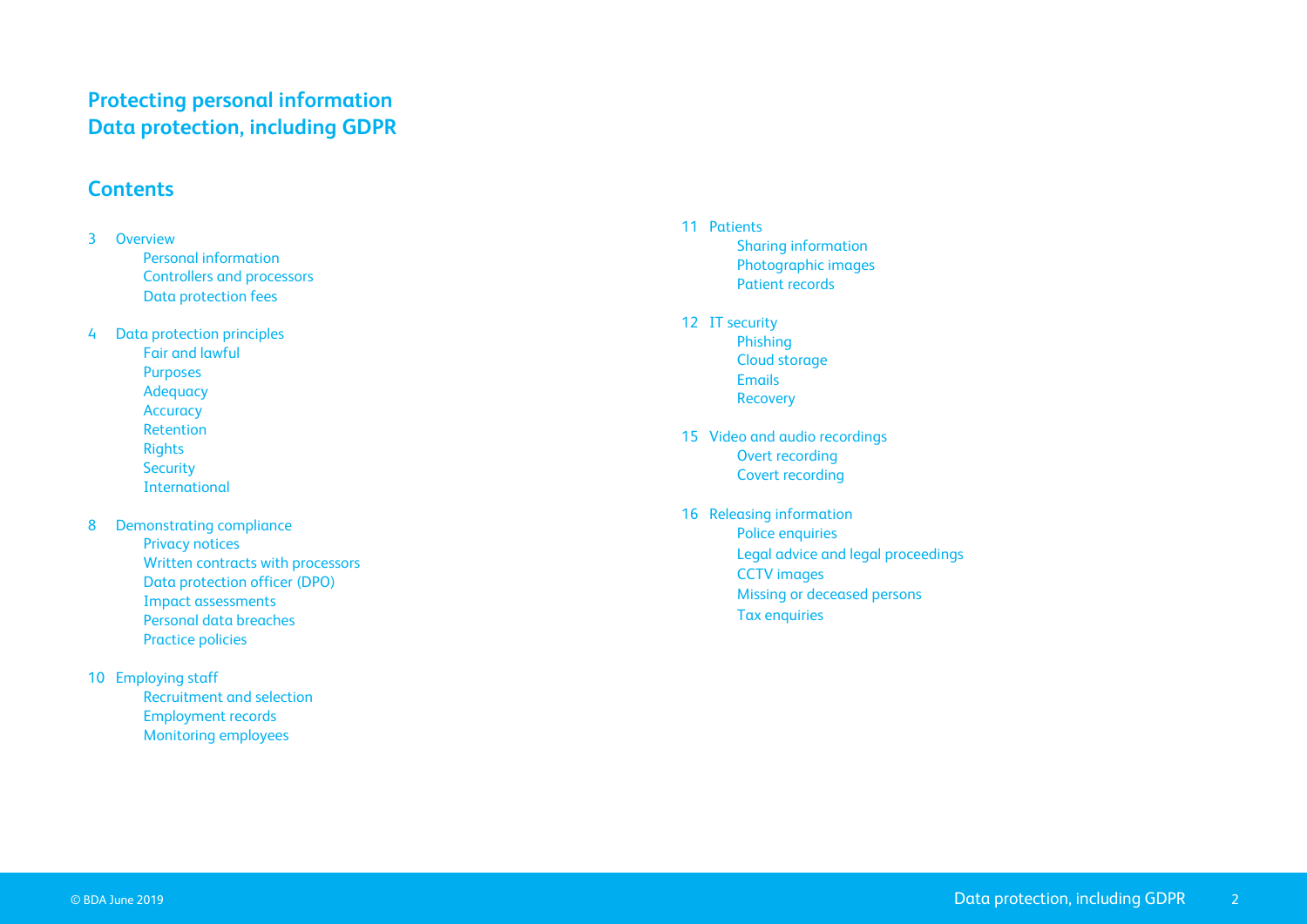### <span id="page-2-0"></span>**Overview**

The Data Protection Act 1998 established a framework of rights and duties to safeguard personal information and balance the legitimate needs of organisations to collect and use personal information again the right of individuals to have the privacy of their personal details respected.

Much has changed since 1998. We now give a lot of information about ourselves to a lot of organisations, usually willingly but frequently unknowingly. Quite often we don't know what happens to this information, how it is used and how decisions about us are made. The General Data Protection Regulation 2018 (GDPR) makes organisations more accountable in the way that they collect, use, store and dispose of personal information and gives individuals more control over information about them that they pass onto others.

Many of the general data protection requirements are unchanged and the need to comply continues. However, now if you hold personal information, you must be able to explain what information you have, why you have it, what you do with it and who you share it with, in addition to the general need to protect it by

- Only collecting information that you need for a specific purpose
- Keeping it secure
- Ensuring that it is relevant and up to date
- Only holding as much as you need and only for as long as you need it, and
- Allowing the subject of the information to see it on request.

### <span id="page-2-1"></span>Personal information

As a dentist in general practice, you will handle and store personal information about your patients and existing and prospective members of your team. Personal information is any information that allows an individual to be identified and can include anonymous data if it can be easily linked to an individual. It can also include opinions about and proposal for an individual – for example, patient treatment proposals and employee appraisals and performance records.

#### Controllers and processors

A controller determines the purposes and means of processing personal information. The role is usually undertaken by the practice owner who can be an individual dentist, a partnership or a corporate body. If you work in an expensesharing arrangement that is not a legal partnership, each expense-sharing dentist will be a data controller. Self-employed associates, using the practice computer or the practice filing system for storing patient records, are not controllers.

A processor is responsible for processing personal information on behalf of the controller; self-employed associates are processors. Processing simply means doing something with the information – for example, collecting or recording it, organising, storing, retrieving, disclosing or destroying it. Employers remain responsible for how their employees process information obtained in the course of their work; the need to follow practice data protection policies should be included in employment contracts.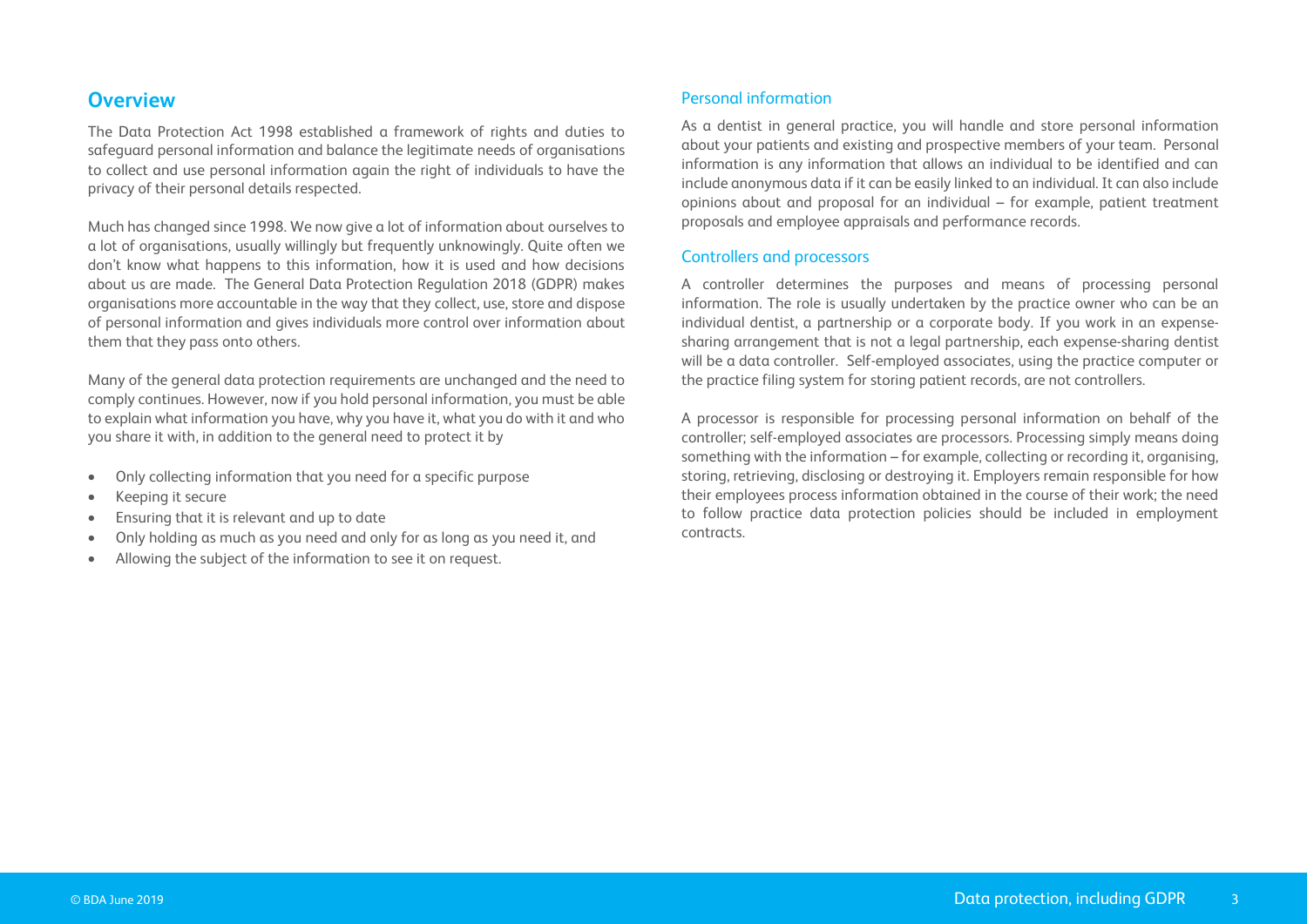### <span id="page-3-0"></span>Data protection fees

A controller must pay the [Information Commissioner's Office](https://ico.org.uk/) (ICO) a data protection fee, unless they are exempt. This replaces the previous requirement to 'notify' or register with the ICO if information was processed electronically.

Data protection [fees](https://ico.org.uk/media/for-organisations/documents/2258205/dp-fee-guide-for-controllers-20180221.pdf) are set annually by the ICO and are based on staff numbers and annual turnover:

- Tier 1: maximum annual turnover of £632,000 or no more than 10 staff members (£40 fee)
- Tier 2: maximum annual turnover of £36m or no more than 250 staff members (£60 fee)
- Tier 3: if you do not meet the criteria for Tier 1 or Tier 2 (£2,900).

'Staff members' is defined broadly to include employees, workers and partners; each part-time staff member is counted as one member of staff. Although associates engaged under a BDA template associate contract do not fit the ICO's definition of staff members, for the purposes of calculating the right tier and data protection fee, they should be included (as should self-employed hygienists and therapists). This may result in a tier 2 fee rather than a tier 1 fee, but it avoids a potential penalty fine of £4,350 should the ICO take a different view on the status of associates. The ICO will assume that you fall into Tier 3, unless you tell them otherwise (by email or phone) quoting your security number and reference number.

If you have a current registration (or notification) with the ICO, you will not need to pay the new data protection fee until your registration expires.

#### **Exemptions**

You do not need to pay a fee if you are processing personal information only for one or more of the following purposes:

- Staff administration (pay, superannuation and personnel matters)
- Advertising, marketing and public relations
- Accounts and records relating to the practice
- Or you are processing personal information without using a computer.

### <span id="page-3-1"></span>**Data protection principles**

The [data protection principles](https://ico.org.uk/for-organisations/guide-to-data-protection/data-protection-principles/) require personal information to be

- 1. Processed fairly and lawfully
- 2. Collected for specified, explicit and legitimate purposes
- 3. Adequate, relevant and not excessive
- 4. Accurate and, where necessary, kept up to date
- 5. Kept for no longer than necessary
- 6. Kept secure.

You must be able to show compliance with these principles through your practice policies and procedures.

### <span id="page-3-2"></span>1. Fair and lawful

You must process personal information fairly and lawfully. Fairness requires you to be transparent – be clear and open with individuals about how you will use their information.

There are six lawful bases and at least one must apply and be cited in your practice policies and protocols, impact assessments, and patient and staff notices.

- a) **Consent**: the individual has given clear consent for you to process their personal information for a specific purpose – for example, if you collect information for research. It is not appropriate for the provision of patient care or managing staff, where records are integral to the provision of treatment or employment.
- b) **Contract**: this is a lawful basis if you need to process someone's personal data to fulfil your contractual obligations to them or they have asked you to do something before entering into a contract. This is an appropriate reason for keeping patient and employee records.
- c) **Legal obligations**: this is a lawful basis if you need to process personal information to comply with a statutory obligation (not a contractual one) – for example, GDC standards, NHS regulations, tax law.
- d) **Vital interest**: the processing is necessary to protect someone's life. This is unlikely to be a relevant reason in dental practice.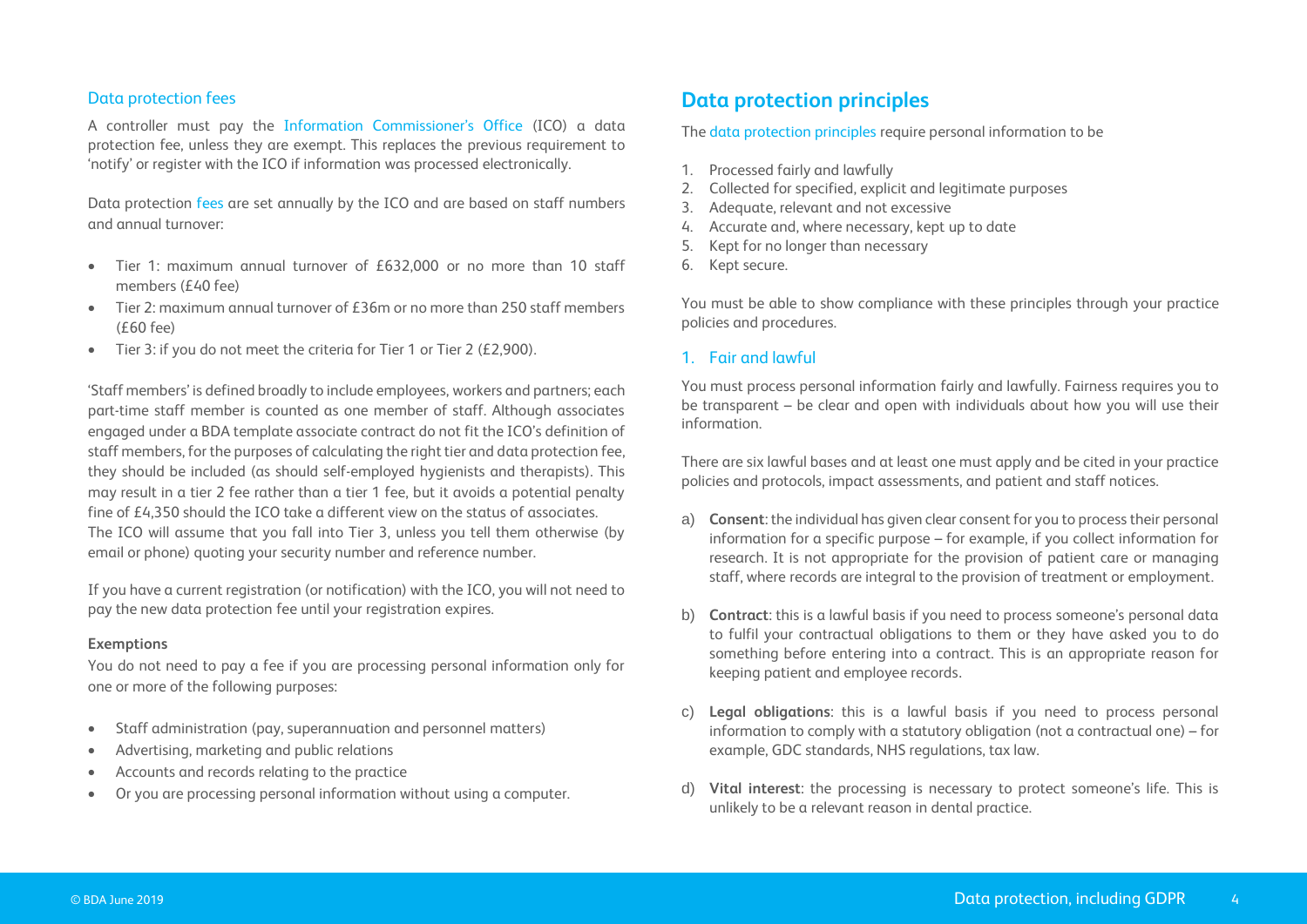- e) **Public interest**: the processing is necessary to perform a task in the public interest or an official duty, and the task or duty is a legal requirement. This could apply with processing NHS information and your policies or impact assessments must show this to be a more appropriate reason than contract or legal obligations bases.
- **Legitimate interests:** the processing is necessary for your legitimate interests (or the legitimate interests of a third party) but you must consider and protect the individual's rights and interests. This cannot be used for processing NHS information in relation to NHS care, but you can use it for processing information about private care. You must identify a legitimate interest, show that the processing is necessary to achieve it, and balance it against the individual's interests, rights and freedoms. You should keep a record of your legitimate interests' assessment to demonstrate compliance (if required). This would be an appropriate basis for sending out patient recalls to NHS and private patients.

You must be able to show that you have properly considered which lawful basis applies to each type of processing and can justify your decision. You should keep a record of each type of processing that you undertake, the lawful basis for it and how you have decided this.

### <span id="page-4-3"></span>**Special category information**

Special category information includes information about race, ethnic origin, political opinions, religion, trade union membership, genetics, biometrics, health, sex and sexual orientation. It includes patient records and, depending on the information you record, can include staff records.

In addition to identifying a lawful basis, you must identify a separate condition for processing special category information. For processing patient records, the condition is likely to be 'health care'. Where you are involved in passing information to an indemnity or insurance provider, the condition is likely to be 'for the establishment, exercise or defence of legal claims'. The legal basis and condition should be stated in your practice policies and protocols and any associated documents or paperwork.

### <span id="page-4-0"></span>2. Purposes

You must only collect personal information for a legitimate purpose and process it in line with the reasonable expectations of the individual. You should be open about your reasons and give a privacy notice when collecting the information to explain what personal information is held by the practice and why, and how it will be used.

### <span id="page-4-1"></span>3. Adequacy

You must only collect personal information for the purpose stated in the privacy notice and ensure that the information you collect is sufficient for this purpose; you should not hold more information than you need or on the off-chance that it might be useful sometime in the future.

If the information insufficient for its intended purpose, you should not hold it. For example, if the quality of CCTV images is so poor that identification is difficult.

### <span id="page-4-2"></span>4. Accuracy

The information you hold must be accurate and up to date. You should take reasonable steps to ensure that any personal information you obtain is not incorrect or misleading. Where personal information has been provided by someone else, you should take all reasonable steps to ensure its accuracy. If, for example, you receive information from a referring dentist, confirm with the patient that the information is accurate. Inaccuracies must be corrected without delay.

Opinions are frequently recorded in patient records as part of an initial diagnosis and form part of the individual's personal information. The record should clearly indicate that it is an opinion. If the diagnosis is later found to be incorrect, both records should be retained; the original record reflects your true opinion at the time.

Records of events that happened in error should not be misleading about the facts. For example, if you dismiss an employee for alleged misconduct but an employment tribunal finds the dismissal unfair and reinstates the employee, you should keep your record of the dismissal but amend it to reflect the tribunal's decision.

The need to keep personal information up to date depends on its purpose. Information for employee payroll purposes or patients' medical histories, for example, must be updated regularly.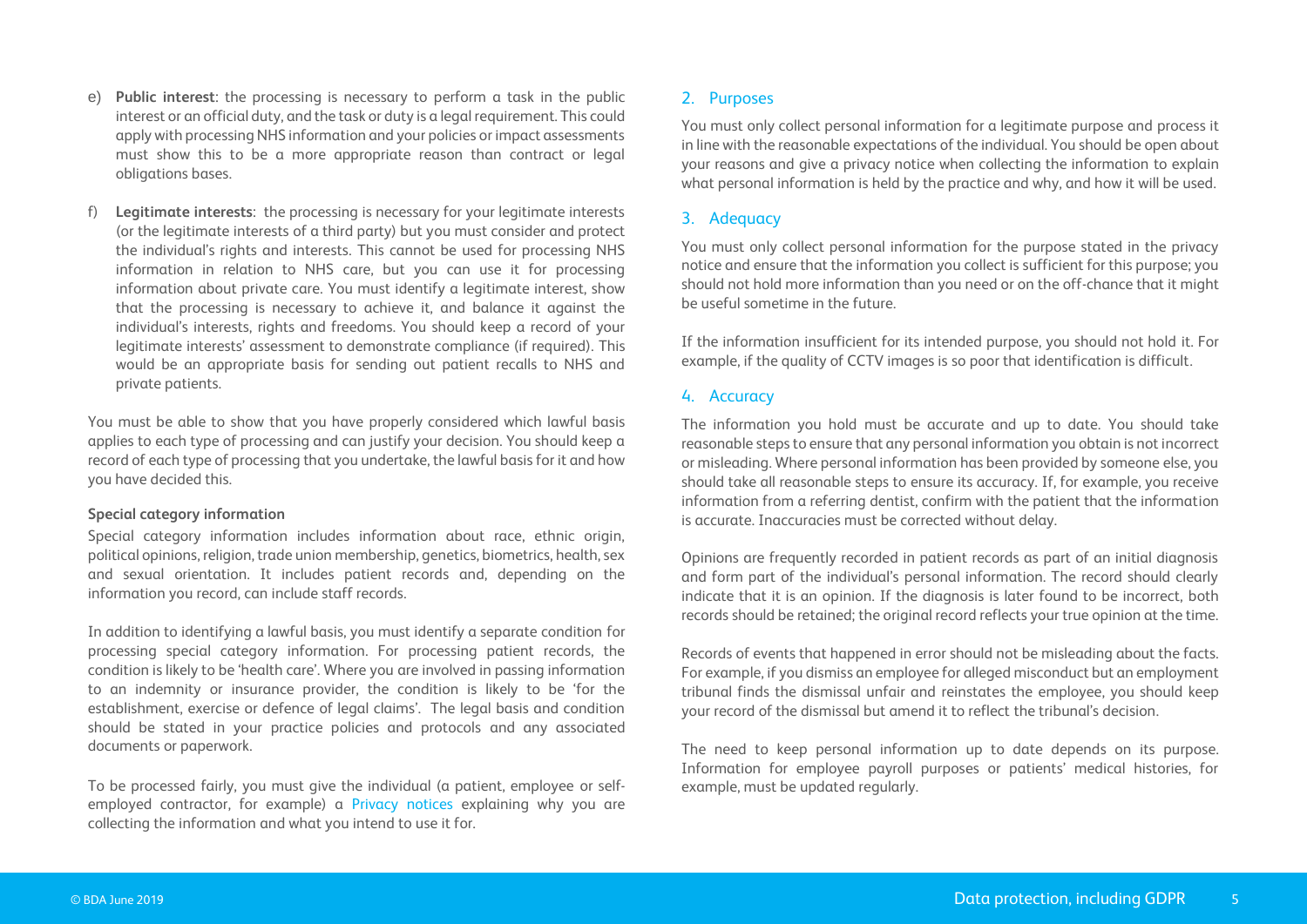### <span id="page-5-0"></span>5. Retention

Personal information should not be kept for longer than is necessary for the purpose you obtained it. You must dispose of any information that is no longer needed, reducing the risk that it will become inaccurate, out of date or irrelevant.

You should review the length of time that you keep personal information, consider your reason for collecting it and its current and future use. Information that is no longer needed, should be securely deleted. If you use a commercial company, you must have a written agreement that describes their obligations to comply with data protection rules and ensure secure disposal arrangements.

### <span id="page-5-1"></span>6. Rights

#### **Right to be informed**

You must tell people what information you hold about them and their rights, typically through a privacy notice given when you first collection information.

### **Right of access**

Individuals have a right to access their personal (and supplementary) information and to get copies.

- You must provide a copy of the information without delay, and within one month of receiving the request. If the requests are complex or numerous, you can extend the deadline by two months, but you must explain this to the individual within the original one-month limit.
- You must provide the information free of charge. However, if the requests are unfounded or excessive (because they are repetitive), you can charge a reasonable fee or refuse to respond. You can also charge a reasonable fee for further copies of the same information. The fee must be based on the administrative cost of providing the information. If you refuse a request, you must do so within one month, give a reason and inform the individual of their right to complaint to the ICO or to seek another legal remedy.
- You must provide the information in a way that is useful to the individual. If the request is made electronically, you should provide the information in a commonly used electronic format. You may need to provide a passwordprotected file, if the individual does not want to receive a standard email. If requested, you should provide a physical copy of the information. You may need to include an explanation to the clinical notes.
- You must only provide personal information to the individual it concerns so check their identify (confirmation of name, address and date of birth). For electronic requests, you will need to satisfy yourself that the request has been made by the individual concerned.

The right of access applies to individuals aged 16 years and older. If you receive a request from someone who is younger, you must assess their mental capacity and understanding to determine if they have a right of access. Where a parent or guardian makes the request and the child is capable of making the request, you should seek the child's consent. If the child is sufficiently mature to understand their rights, you should respond to the child rather than the parent. Do not give access to a parent or guardian where the child has expressly indicated otherwise or has provided the information on the basis that it would not be disclosed.

### **Right to rectification**

Individuals have the right for information to be corrected if it is inaccurate or incomplete. You must respond to a request to correct information within one month; this can be extended by two months if the request is complex. If you do not agree with the requested corrections, you must explain why and inform the individual of their right to complaint to the ICO or to seek another legal remedy.

### **Right to erasure**

An individual can ask you to delete their personal information. You should comply unless you still need the information for the purpose it was collected – for example, the need to keep patient records for 10 years would allow you to reasonably reject a request from the patient to delete the records two years after the last treatment, but you could comply with a request to delete an email address.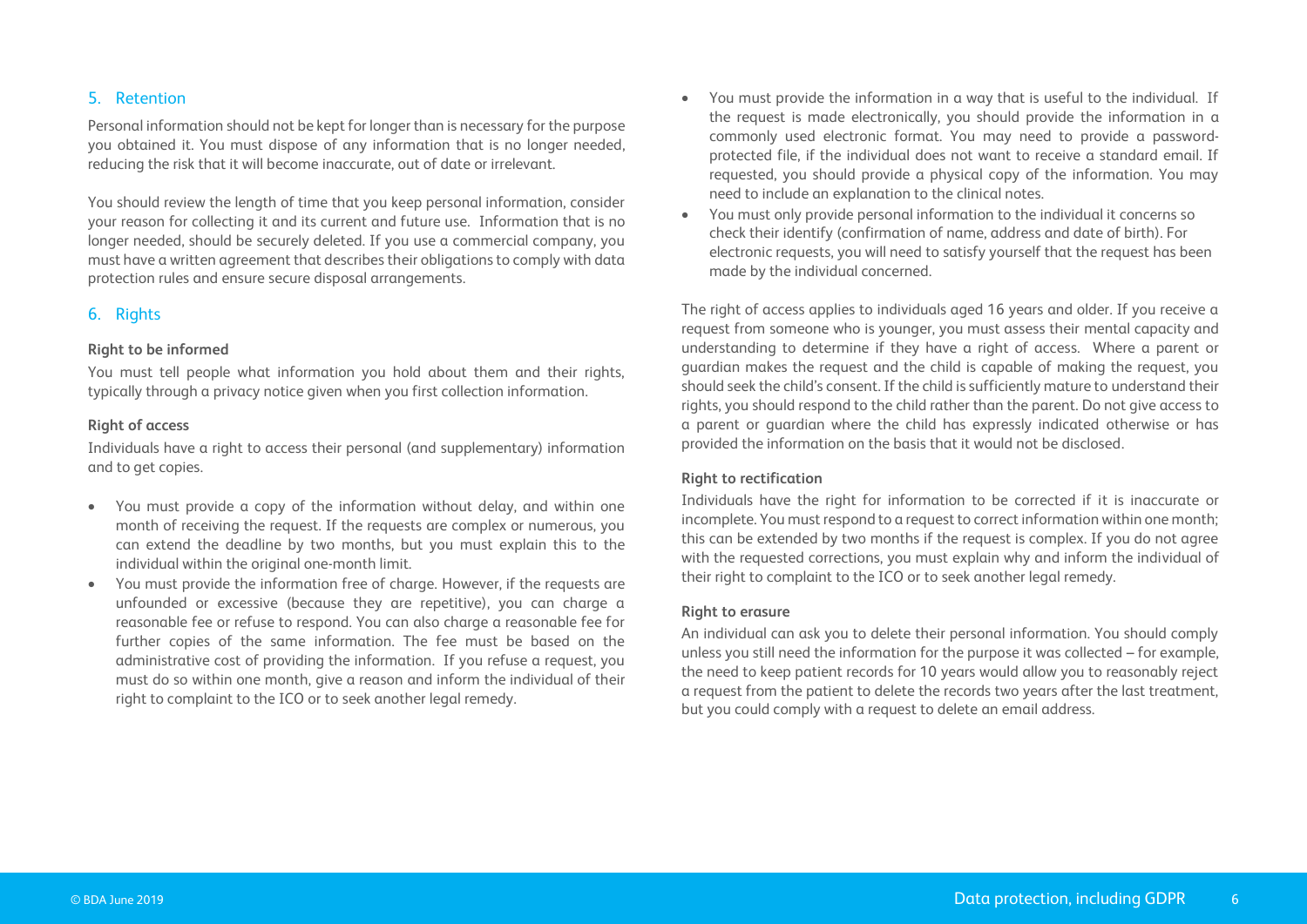### **Right to restrict processing**

An individual can ask you stop processing personal information – for example, if they are contesting its accuracy or they want to prevent you from using or destroying it. You should continue to store it without further processing until you know whether you need to comply with the request.

#### **Right to data portability**

This allows individuals to move, copy of transfer their personal information to another practice. You should comply with the request within one month and, where possible, ensure that the information is transferred safely and securely and in a way that can be used by the new dentist (software providers may have systems that will facilitate this transfer). You should keep copies of the transferred information to comply with recommended retention periods.

#### **Right to object**

Individuals can object to their personal information being used for direct marketing, profiling and research. They cannot object to its use for a legitimate purpose such as keeping clinical records.

### **Rights related to automated decision making including profiling**

Automated decisions are those made without any human involvement, which can include profiling. Examples include using software systems to analyse identifiable information – for example, recruitment aptitude tests that use pre-programmed algorithms. The individuals involved must be informed and be given the opportunity to request human intervention or challenge a decision.

### <span id="page-6-0"></span>7. Security

You must have appropriate security to protect personal information against unlawful or unauthorised processing and accidental disclosure or loss. All members of the team must understand the need to keep information secure and be welltrained in your policies and procedures. You should keep a list of staff who have access to the various types of information held at the practice (and why) and keep the list updated.

Personal information should never be left unattended. Personal health information calls for a high level of security because of the potential damage that could result by unauthorised disclosure.

- Manual records should be stored in lockable, fireproof cabinets and the premises should be protected to prevent entry by intruders.
- Computerised records should be protected by passwords known only to essential staff.
- CCTV recordings must be stored securely and in a way that maintains the integrity of the image. You should restrict access to the images and delete those that are no longer needed.

Your practice risk assessment should consider the risk of access to personal information by unauthorised individuals and resulting from unauthorised entry.

### <span id="page-6-1"></span>8. International

Personal information must not be transferred to a country outside the EEA unless the country can process the personal information in a way that protects the individual concerned. Service companies may transfer personal information to another country for processing – for example, employee pay-roll activities or internet service providers. Check the company's arrangements for processing information and, if this involves transfer outside the EEA you should confirm with the ICO that the location has adequate and recognised data protection laws.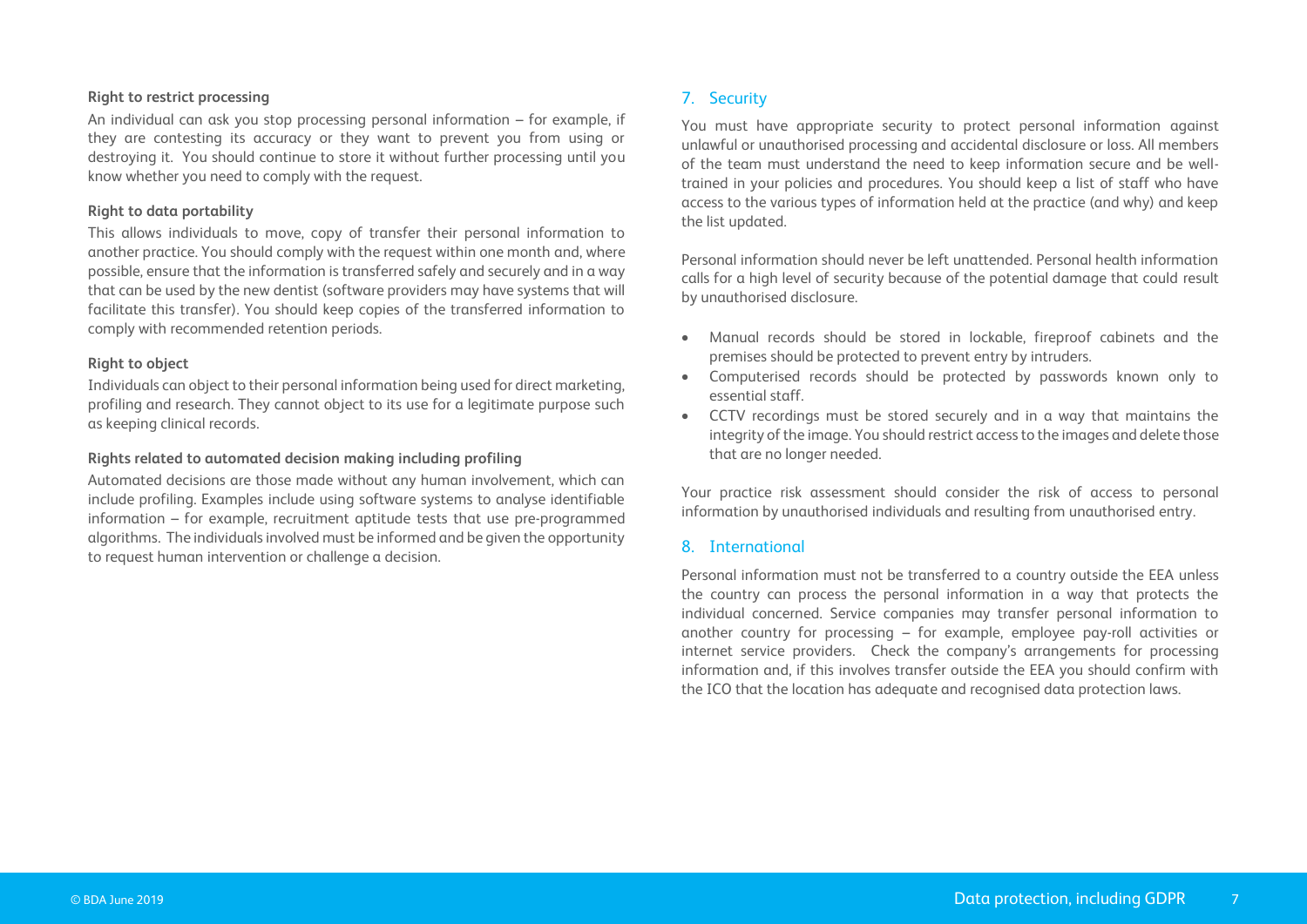### <span id="page-7-0"></span>**Demonstrating compliance**

You must be able to show that you comply with the data protection principles for the types of information that you hold and manage. For example, patient contact details, clinical records, study models, radiographs, correspondence, staff contact details, employment contracts, pay and absences.

- Establish you[r lawful basis](#page-3-1) for processing the types of information that you deal with – for example, contract, legal obligations or, for private dentistry, legitimate interests. For [special category information,](#page-4-3) you will also need to establish a separate condition – for example, the provision of health care (for patients), obligations under employment law (for employees), or the defence of legal claims (patients and employees).
- Keep a record of the information you collect, record, organise, store, retrieve, disclose or destroy.
- Maintain a list of those involved with processing information and how.
- Have written contracts with those involved with processing information (employees, associates and third-party providers) to ensure that they understand their responsibilities and liabilities.
- Record only the information that you need and, where circumstances permit, anonymise it.
- Provide privacy notices to patients, staff and associates.
- Appoint a data protection officer (where NHS care is provided).
- Carry out an impact assessment if you are introducing new technology.

### <span id="page-7-1"></span>Privacy notices

Under an individual's right to be informed, you must provide a privacy notice describing your lawful basis for processing their personal information (collecting it, using it, storing it and disposing of it, for example). When processing special category information, you must identify both a lawful basis for general processing and an additional condition for processing this type of information.

You must provide privacy notices to your patients, your employees (including prospective employees) and self-employed contractors. They must be easy to understand and be given free of charge. A privacy notice should include:

- A statement that the practice processes personal information
- The type of information that you process and why
- How you use the information, how you store it and your security arrangements
- How long you keep it
- Your criteria for disclosing information
- The identity and contact details of the controller and, if relevant, the data protection officer
- How the individual can access their information
- How the individual can complain about the use, storage or disclosure of their information.

[Expert template](https://www.bda.org/dentists/advice/expert-solutions-templates) privacy notices are available.

### <span id="page-7-2"></span>Written contracts with processors

Where the processor works at the practice (an employee, associate, or partner), the written contract requirement can be fulfilled by amending existing contracts.

For third-party processors (for example, companies providing pay-roll services or IT support and storage), your written contract must include the following details and terms:

- The information being processed and for how long
- How the data is being processed and why
- The type of personal information and individuals
- Your obligations and rights (as the controller)
- The processor must:
	- only act on your written instructions
	- take appropriate measures to ensure secure processing
	- only engage sub-contractors with your prior consent
	- assist you with subject access requests
	- assist you to comply with your data protection obligations
	- delete or return personal information when requested
	- allow audits and inspections.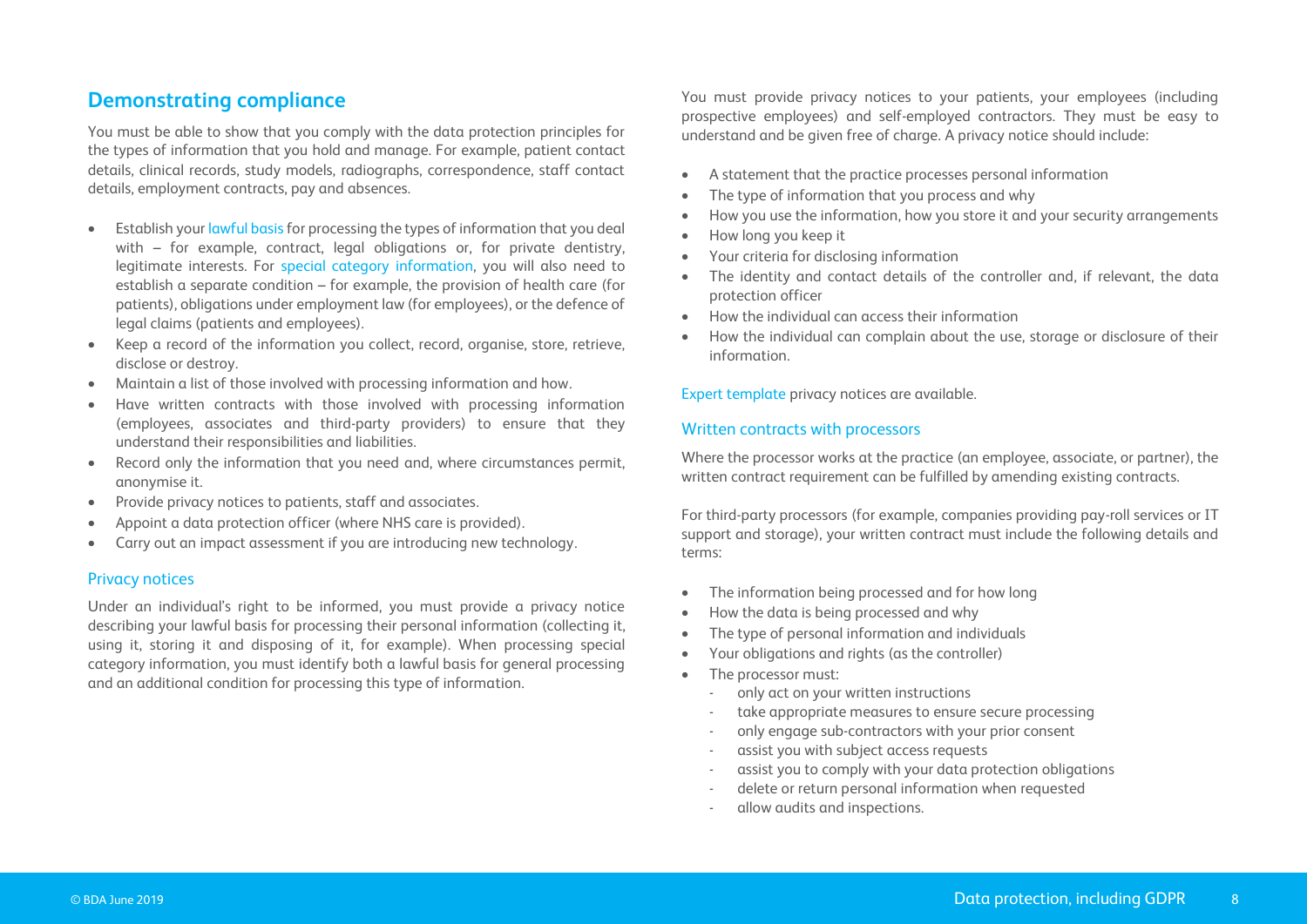### <span id="page-8-0"></span>Data protection officer (DPO)

If you provide NHS care, you are defined as a public authority and must appoint a DPO. If you do not provide NHS care, appointment of a DPO is discretionary.

### The role of a DPO is to:

- Inform and advise you about your obligation to comply with data protection requirements
- Monitor compliance and manage internal data protection activities, advise on impact assessments, train staff and conduct internal audits
- Act as the first point of contact for individuals whose data is processed (employees, associates, patients).

A DPO must be sufficiently independent of the information processed at the practice to be able to undertake their duties responsibly. A practice manager, for example, with the right training should be able to fulfil the DPO function. You can also decide to outsource the function.

#### <span id="page-8-1"></span>Impact assessments

A data protection impact assessment can help you to identify the most effective way to comply with your data protection obligations and meet privacy expectations. Generally, you are unlikely to meet the criteria that make an impact assessment mandatory unless you introduce new technologies that involve processing personal information – for example, a new software package for processing the personal information of patients or employees or introducing CCTV throughout the practice.

An impact assessment involves:

- Describing the processing activities and the reasons for them
- Assessing the necessity and proportionality of the processing in relation to the purpose
- Assessing the risks to individuals and how you intend to address these.

### <span id="page-8-2"></span>Personal data breaches

A personal data breach is a breach of security leading to the accidental or unlawful destruction, loss, alteration, unauthorised disclosure of, or access to, personal information. You must [report a breach](https://ico.org.uk/for-organisations/report-a-breach/) to the ICO within 72 hours of becoming aware of it, unless you are satisfied that the breach is unlikely to result in a risk to people's rights and freedoms. If you do report a breach, you must and explain how it happened, the number of people affected the likely consequences and how you are dealing with it.

In assessing the risk, you must consider the potential negative consequences to the individual: loss of control over the information; discrimination; identity theft or fraud; financial loss; reputation damage; or loss of confidentiality.

If you decide that you do not need to report the breach, you must be able to justify this decision and have documented it.

If the breach is likely to result in a high risk to the rights and freedoms of individuals, you must inform them as soon as possible to allow them to take steps to protect themselves from the effect of the breach.

### <span id="page-8-3"></span>Practice policies

Practice policies and protocols will help you demonstrate compliance with data protection requirements and introduce effective systems in your practice. Policies and protocols provide a useful training resource and can help those working at the practice to understand their responsibilities. Relevant policies include your confidentiality policy, your records management policy and your data security policy. [Expert templates](https://www.bda.org/dentists/advice/expert-solutions-templates) are available.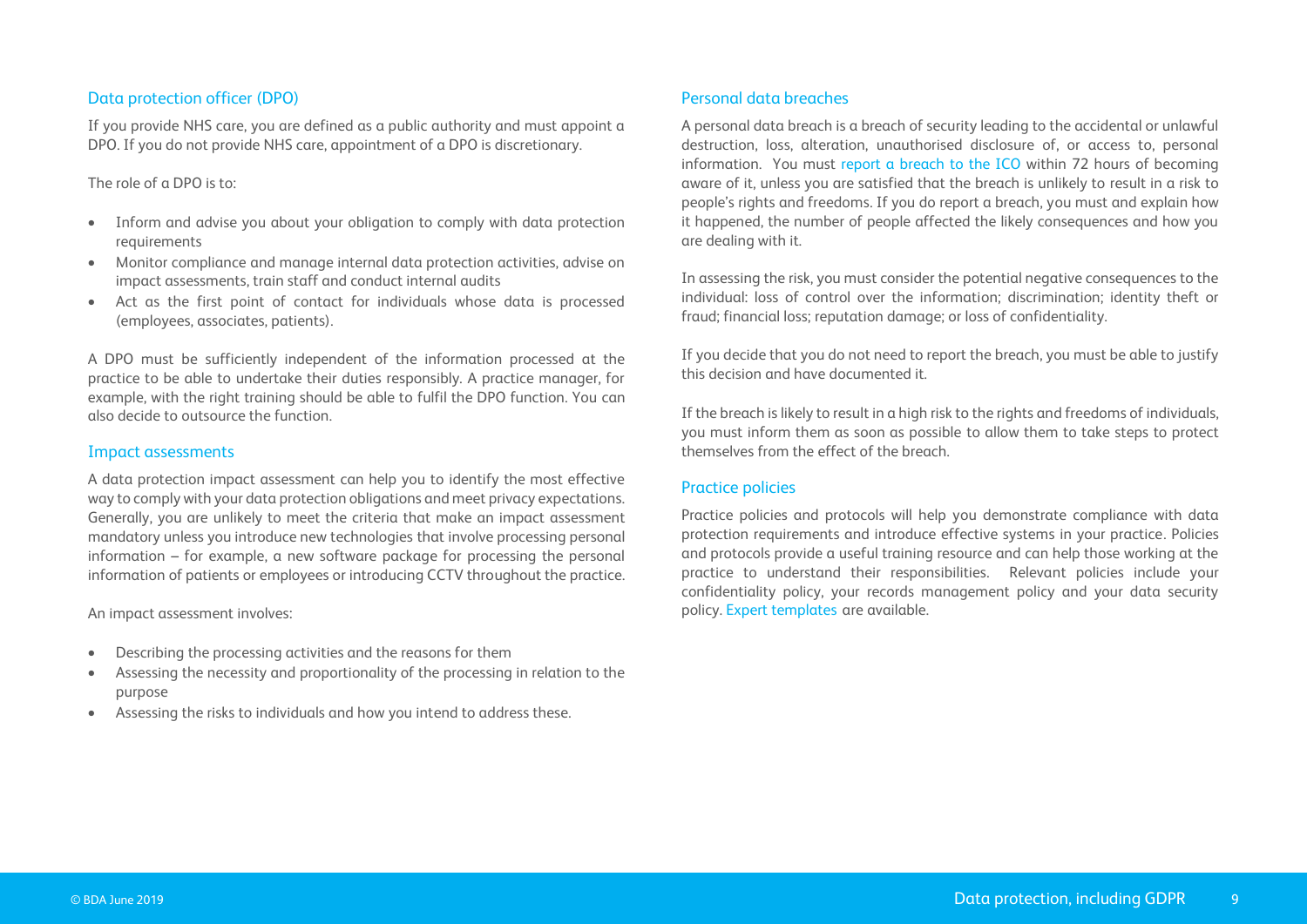### <span id="page-9-0"></span>**Employing staff**

Data protection requirements apply to information you hold about your past, current and prospective employees and self-employed contractors. You must provide all members of your team (and prospective members) with a privacy notice describing how you will process their personal information.

### <span id="page-9-1"></span>Recruitment and selection

When recruiting staff, you need to balance your need for information against an individual's right to privacy. Applicants should know what information you are collecting and how it will be used. You must not gather information covertly.

- Recruitment adverts must identify your practice.
- The information provided by applicants must be used only for selection and recruitment; do not ask for more information than you need.
- The applicant should be told of any checks that you need to make. Although you do not need consent for employment checks, the applicant must be able to withdraw their application if they do not want you to carry out the checks.
- Information necessary for employment (bank details, for example) should only be requested when an offer of employment has been made and accepted.
- Keep recruitment information for only as long as you need to, say 12 months from when the new employee starts. A claim through an employment tribunal should be raised within three months but, in exceptional circumstance, this limit may be extended.
- For successful candidates, the information you obtain at recruitment (about their skills, qualifications and experience) forms the basis of their employee record.

### <span id="page-9-2"></span>Employment records

You must only hold information that is necessary for employment – for example, name and address, pay-roll information, leave and sickness records, appraisals and any disciplinary or grievance procedures. You can disclose information that is required legally – for example, by HMRC – but you should not disclose more than is needed. Only provide confidential references if you are confident that the exemployee has proposed you down as a referee. If in doubt, speak to the exemployee first.

All personal information must be kept secure (locked away or password protected). Sickness records and information about medical conditions is sensitive personal information and, where practicable, should be kept separate.

Periodically review the information that you hold about your employees and selfemployed contractors to ensure that it is accurate and up-to-date and is no more than you need. Information that is no longer needed must be disposed of securely. Be aware that contractual claims can be submitted up to six years after the event, providing a useful guide to retention. Personal injury claims should be made within three years but can be submitted beyond this time if the individual only becomes aware of it a later date.

Employees have a legal right of access to any personal information that you hold about them, including information about grievance and disciplinary issues, and information obtained through monitoring.

### <span id="page-9-3"></span>Monitoring employees

Monitoring employees is not prohibited but any potential adverse effect on the individual must be justified by the benefit that will result. You should use the least intrusive method and consider target monitoring.

If you use monitoring, everyone should be aware of the nature, extent and reasons for it, and know what is expected of them; there are few occasions when covert monitoring is permissible. You can only use information obtained from monitoring for the purpose it was carried out, unless it reveals activity that puts others at risk. Monitoring is rarely justified and must not be used in private areas, unless the police are involved and advise it.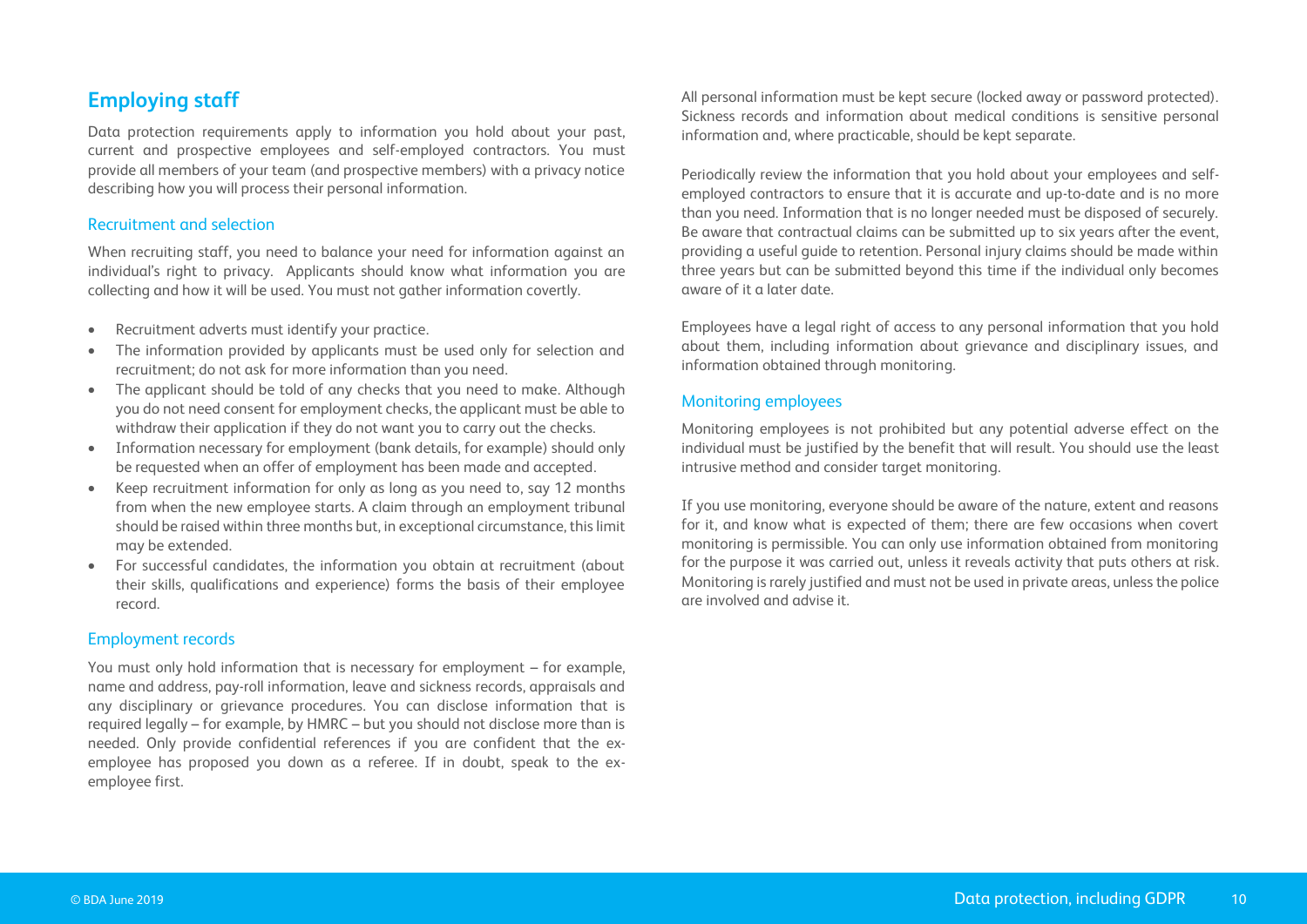### <span id="page-10-0"></span>**Patients**

All information obtained in the course of caring for patients is confidential, including that an individual is a patient at the practice. Confidentiality must be maintained even when a patient dies.

Personal health information is classified special category information and includes: clinical notes and medical histories; radiographs and study models; information held in appointment booking systems; financial records, NHS forms, exemption status; and video and audio tapes, photographs and medical illustrations.

You must ensure that all members of the team understand the need to protect personal health information and what this means in their day-to-day work at the practice – for example, not talking about patients in places where they might be overheard by those who should not have access to this information. Those working at the practice reception area must take care to avoid disclosing a patient's identity alongside other personal information. The need to maintain confidentiality should be included in your contracts of employment and agreements with self-employed contractors. [Expert template](https://www.bda.org/dentists/advice/expert-solutions-templates) contracts and agreements are available.

If you provide NHS care in England, you must also comply with the requirements of the NHS Digital [Data Security and Protection Toolkit.](https://www.dsptoolkit.nhs.uk/)

### <span id="page-10-1"></span>Sharing information

Your privacy notice should also explain that you may share a patient's personal health information with other team members and other healthcare professionals if, for example, you need to refer them for specialist advice and treatment. Issuing prescriptions, laboratory work and NHS or private dental plan paperwork also need information to be shared.

Identifiable information should only be shared on a need-to-know basis and, where possible, anonymised (by using reference numbers and codes). For example, when sending work to a laboratory, you do not need to identify the individual. Removing obvious identifying information does not alter the need to observe confidentiality; health information or circumstances may be sufficient to reveal a patient's identity.

### **Teaching and research**

If you share information for research and teaching purposes that identifies the individuals, your lawful basis for processing information must reflect this.

So, for example, your legal basis for processing personal information might be 'consent' and your specific conditions for processing special category (sensitive) information might be 'provision of health care', 'public health interests' or 'scientific or research' purposes. Your patient privacy notice should reflect this.

Health research involving access to patient records must be approved by a local Research Ethics Committee. Applications must be made through the [online](http://www.myresearchproject.org.uk/)  [gateway.](http://www.myresearchproject.org.uk/) Further information on ethical approval for research within the NHS is available from the [National Research Ethics Committees](http://www.nres.nhs.uk/)

### <span id="page-10-2"></span>Photographic images

If you take and use photographs of your patients, say for academic or marketing purposes, you must obtain the patient's explicit consent in writing, which should be freely given and unambiguous. The patient must be told why you want the photograph, how it will be used and who will use the image.

If you have more than one use for the photograph, you must obtain the patient's consent for each use. Over time and as circumstances change, consent loses its validity, so it must be renewed. The patient must know that they can withdraw consent at any time.

Mobile devices such as phones, tablets and iPads are not secure and should not be used for taking images of patients.

### <span id="page-10-3"></span>Patient records

Practice systems should allow you to identify patients who have not returned to the practice or have died. Bearing in mind that you should not hold more information than is reasonably required, you should dispose of any records that you no longer need to hold.

The law does not stipulate a period for retaining records. Th[e NHS recommends](https://digital.nhs.uk/article/1202/Records-Management-Code-of-Practice-for-Health-and-Social-Care-2016) that records should be retained for 10 years or until the age of 25, whichever is the longer. These timescales are consistent with those for bringing claims against the practice. You should review your records annually and delete those that exceed these time limits.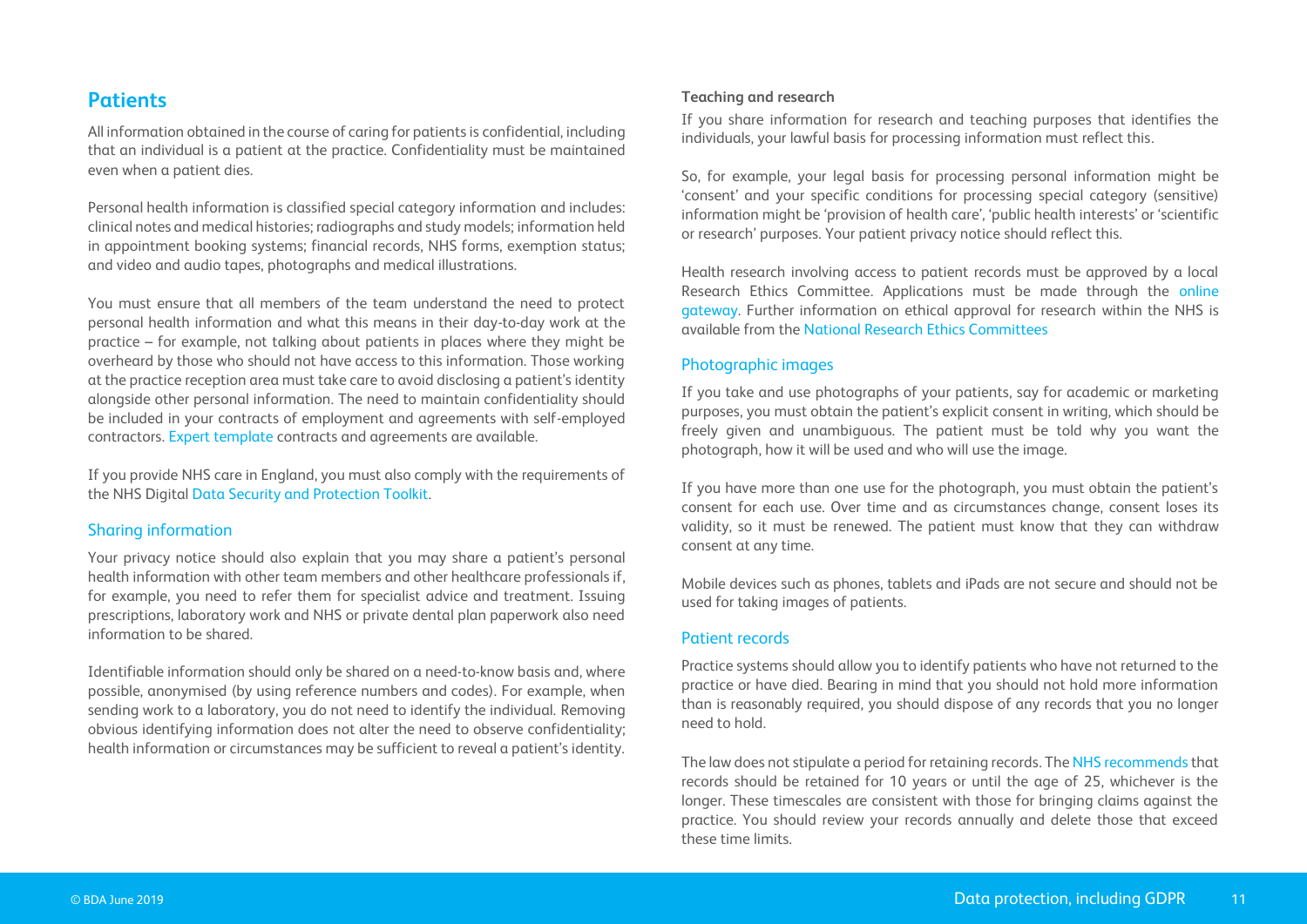### <span id="page-11-0"></span>**IT security**

Keeping your IT systems safe and secure can be a complex task that requires time, resource and specialist knowledge. Personal information may be at risk and you need to protect it. The Government's National Cyber Security Centre's (NCSC) [guidance for small businesses](https://www.ncsc.gov.uk/smallbusiness) describes how you can significantly reduce the likelihood of your practice becoming a victim of cyber-crime.

No specific product will guarantee complete security and you will need complementary security controls with ongoing support to maintain an appropriate level of security. The NCSC [cyber essentials scheme](https://www.cyberessentials.ncsc.gov.uk/advice/) describes the following five technical controls for keeping information safe.

### **1. Use a firewall to secure your internet connection**

A firewall creates a 'buffer zone' between your practice computers (your network) and the internet. Incoming traffic is analysed within this buffer zone to determine if it should be allowed onto your network.

There are two types of firewalls:

- A personal firewall on your internet-connected laptop, which is normally included as part of your operating system at no extra charge
- If you have several types of computer devices you might wish to set up a dedicated boundary firewall to create a protective buffer around your entire network. Some routers have a firewall that could be used to provide boundary protection. You should ask your internet provider about your specific router model.

### **2. Choose the most secure settings for your devices and software**

Manufacturers often set the default configurations of new software and devices to be as open and multifunctional as possible to make them easy to connect and use. Default settings can make it easier for cyber attackers to gain unauthorised access to your information. Do:

• Check the settings of new software and devices and, where possible, make changes to raise your level of security – for example, by disabling and removing any functions, accounts or services that you do not need

- Use passwords on your laptops, desktop computers, tablets and smartphones and on any online accounts that you access. Devices store details of the online accounts that you access. Passwords – [when used correctly](https://www.ncsc.gov.uk/guidance/password-guidance-simplifying-your-approach) – are an easy and effective way to prevent unauthorised users accessing your devices. [Passwords](https://www.ncsc.gov.uk/blog-post/three-random-words-or-thinkrandom-0)  [should be easy to remember and hard for somebody else to guess.](https://www.ncsc.gov.uk/blog-post/three-random-words-or-thinkrandom-0) Default passwords that come with new devices (such as 'admin' and 'password') are easy for attackers to guess so change all default passwords before devices are distributed and used. The use of PINs or touch-ID can also help secure your device. More information on choosing passwords can be found in the NCSC [password guidance](https://www.ncsc.gov.uk/guidance/password-collection)
- Use extra security for important accounts, such as banking and IT administration. You should use two-factor authentication, also known as 2FA, which often involves a code being sent to your smartphone for you to enter in addition to your password.

### **3. Control who has access to your data and services**

To minimise the potential damage that could result from an account being misused or stolen, you should restrict staff access to software, settings, and online services to the minimum required for them to perform their role. Extra permissions should only be given to those who need them.

Check the privileges of your accounts. Accounts with administrative privileges should only be given to those who need to adjust computer settings; standard accounts should be used for general work. By ensuring that your staff don't browse the web or check emails from an account with administrative privileges you reduce the likelihood that an administrative account will be compromised. An attacker with unauthorised access to an administrative account can be far more damaging than one accessing a standard user account.

### **4. Protect yourself from viruses and other malware**

Malware is software or web content that has been designed to cause harm. For example, the recent [WannaCry](https://www.ncsc.gov.uk/WannaCry-guidance-for-home-users-and-small-businesses) attack used a form of malware that makes information or systems unusable until the victim makes a payment. Viruses are the most well-known form of malware. These programs infect legitimate software, make copies of themselves and send these duplicates to any computers which connect to their victim.

Malware can find its way onto a computer by, for example, clicking on a link in an infected email, browsing a compromised website or opening an unknown file from removable storage media, such as a USB memory stick.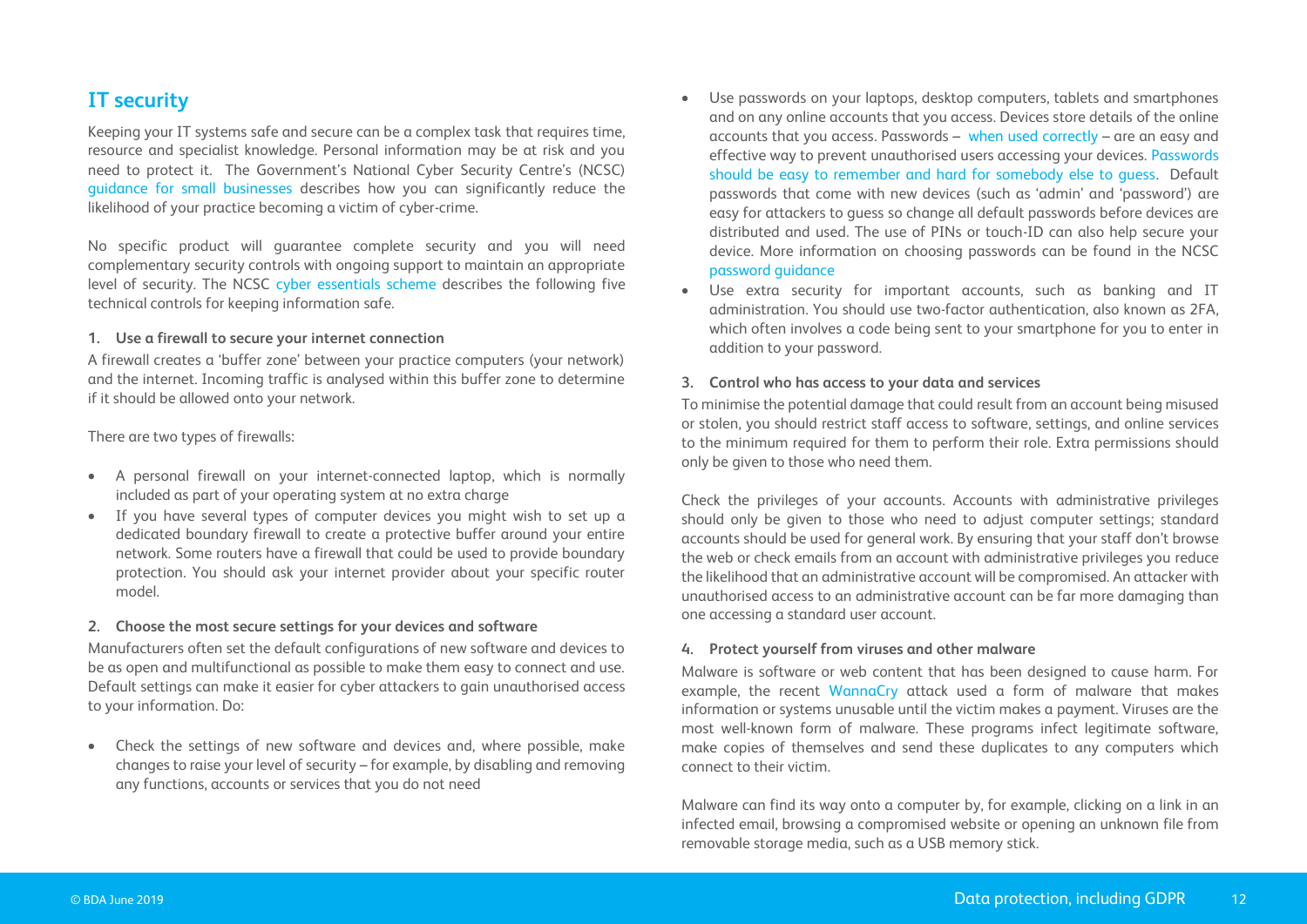### Protect against malware by

- Using antivirus software on all computers and laptops. It is often included within popular operating systems and only requires you to click 'enable'. Smartphones and tablets might require a different approach but, i[f configured](https://www.ncsc.gov.uk/guidance/end-user-device-security)  [in accordance with the NCSC's guidance](https://www.ncsc.gov.uk/guidance/end-user-device-security), you may not need separate antivirus software
- Only downloading apps for mobile phones and tablets from manufacturerapproved stores (like Google Play or Apple Store). These apps are checked to ensure a certain level of protection from malware. Prevent staff from downloading apps from unknown vendors/sources, as these will not have been checked
- If you are unable to install antivirus or limit users to approved stores, a more technical solution is to run your apps and programs in a 'sandbox' to prevent them from interacting with, and harming, other parts of your devices or network.

More information on protecting against malware is available in the NCSC guidance [10 steps to Malware Prevention.](https://www.ncsc.gov.uk/guidance/10-steps-malware-prevention)

#### **5. Keep your devices and software up to date**

Phones, tablets, laptops and computers must have up-to-date operating systems, software and apps.

Manufacturers and developers release regular updates that add new features and fix any security vulnerabilities that have been discovered. Applying these updates (a process known as patching) is one of the most important things you can do to improve security. If available, set your operating systems, software, devices and apps to 'automatically update' to ensure that you are protected as soon as the update is released.

However, all IT has a limited lifespan. When you no longer receive new updates for your hardware or software, you should consider a modern replacement.

### Other precautions

- You should make regular backups of the essential information that you need to keep the practice functioning, store them away from the computer and restrict access. Cloud storage separates your information from your location and can allow you to make backups automatically.
- In-house training to ensure that those using your IT systems are appropriately trained in the software used, your systems for security and best practice, and are aware of the risks and how to avoid them. Security breaches are most likely to occur because of lapses, errors or lack of knowledge by users.
- Encourage users to only visit reputable websites and to always check the web address – consider restricting access to a whitelist of acceptable websites.
- Only open emails from recognised senders and never click on links or open attachments that are not explained or look dodgy.
- Do not mix work and personal devices and email accounts.
- Monitor your IT and website logs and check that any changes are legitimate to help you identify attempts to hack into your systems.
- Periodically undertake penetration tests to assess the security of your computer networks and website.

### <span id="page-12-0"></span>Phishing

Phishing describes a type of social engineering where attackers influence users to do 'the wrong thing', such as disclosing information or clicking a bad link. It works because it exploits people's social instincts to be helpful and efficient (and hackers can make messages look trustworthy or familiar).

Email is an ideal delivery method for phishing attacks as it can reach users directly and hide amongst the vast number of benign emails that busy users receive. Phishing emails allow attackers to steal information, install malware (such as ransomware), sabotage your systems or steal money through fraud.

NCSC's guidance [Phishing attacks: defending your organisation](https://www.ncsc.gov.uk/phishing) can help you to protect against malicious emails that use social engineering techniques.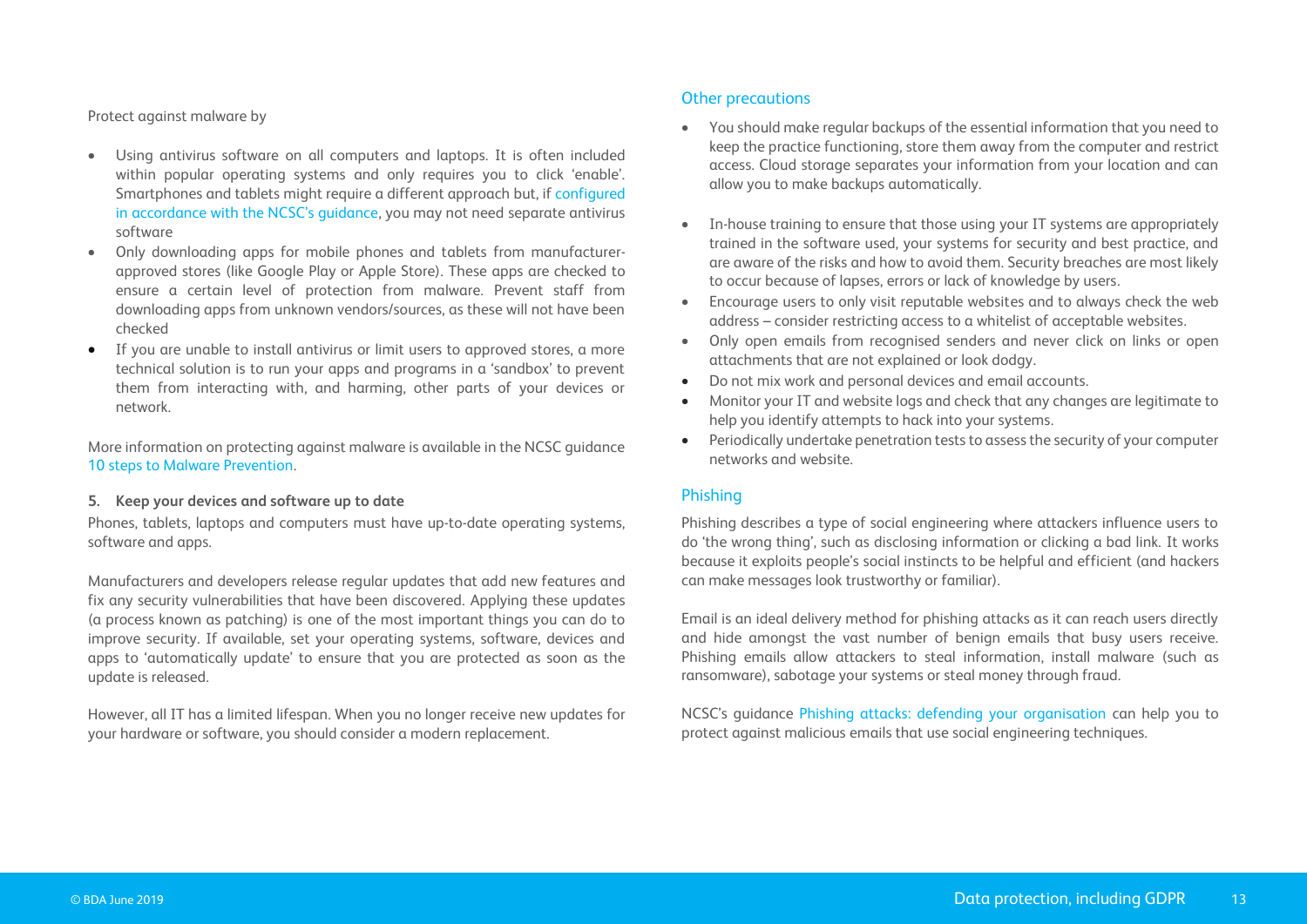### <span id="page-13-0"></span>Cloud storage

The NCSC's [cloud security guidance](https://www.ncsc.gov.uk/guidance/cloud-security-collection) will help you to evaluate the security of any cloud service and identify cloud services that are suitably secure for your intended use.

Cloud storage can bring many advantages in terms of affordability, support, processing power, storage capacity and backups. The information is managed by a third party and transmitted via the internet, but you continue to have data protection responsibilities. Use your privacy notices to inform individuals that their information is stored on a cloud and the measures in place to protect it

- Consider the information that you plan to move to the cloud and the impact on your business if it was lost, corrupted or stolen. Consider whether some information should not be cloud-based.
- Check the security measures of your cloud provider; ask for an independent security audit of their physical, technical and organisational security (reputable cloud providers should have this).
- Check that the provider encrypts information that is transferred to or from the cloud and stored within or moved around their system.
- Check whether the provider uses the information in any way for example, to create statistics relating to your use of the systems – and whether you can object if the use is unsuitable. You may need permission from the individuals, depending on how their information is used.
- Monitor, audit and assess the cloud provider's service and security measures; audit trails should show who is accessing and changing the information.
- Access to the information should require a secure authentication process. You must be able to create or delete user accounts. If your provider requires access, you should understand their reasons and be confident that they will respect the need for confidentiality.
- Check how your provider deletes out-of-date or unwanted information.
- You must have a written legally-binding contract with the provider. You retain responsibility for how the information is processed and its integrity; it should only be processed following your instructions.

### <span id="page-13-1"></span>**Emails**

Email accounts require the same precautions as other IT services, but you should also consider the following when sending or receiving emails:

- Avoid sending sensitive personal information
- Obtain the recipient's permission to contact them by email
- Consider encryption if the both the sender and the recipient subscribe to the same encryption service. This must be considered if you exchange clinical information with another dentist
- Use password protected files for personal information (this is insufficient for sensitive personal information)
- Use a web template for patients to contact the practice; it is more secure than an email inbox
- Label your email messages as private and confidential; it may act as a deterrent if someone receives a message accidentally. Your email footer should state that, although you take precautions to ensure email and internet security, messages could be targeted by hackers and that recipients must also take precautions to ensure that their use of email and the internet is secure.

If the message that you wish to send is extremely sensitive or confidential, email is the wrong method to use.

### <span id="page-13-2"></span>Recovery

If you suffer an attack you will need expert help to restore your system fully by: detecting the cause; investigating what has been affected; dealing with the incident to prevent further damage; and restoring your system and reviewing your security procedures.

An attack may not be obvious. A specialist data loss and intrusion detection programme alongside regular in-house checks may help. Your provider will advise you on a suitable programme.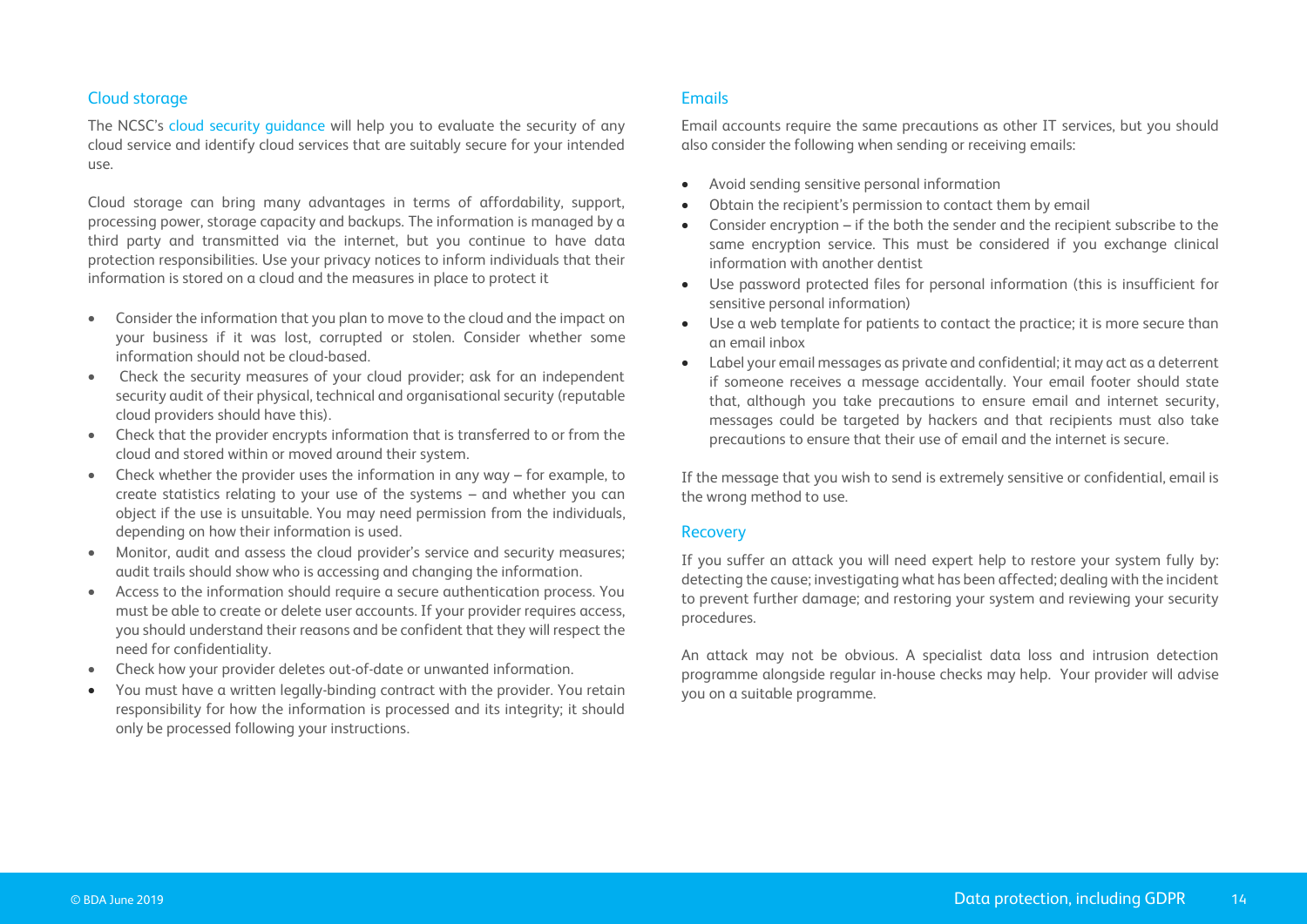### <span id="page-14-0"></span>**Video and audio recordings**

Your data protection responsibilities extend to information captured in audio or video recordings, including CCTV. The ICO's publication [CCTV code of practice](http://www.ico.org.uk/for_organisations/data_protection/topic_guides/cctv) provides good practice advice on how to meet your legal requirements.

The code requires you to consider whether CCTV is appropriate and proportionate and whether less intrusive systems might deliver the desired outcome. An impact assessment will help you to assess the benefits of monitoring against the adverse effect on privacy. You must record your reasons for using CCTV and whether its use is justified in your practice.

As the practice owner, you should oversee the use, storage and disclosure of captured images. Your practice CCTV policy should include your reasons for using CCTV, the area covered, the CCTV operators, access to the images, disclosure, secure storage and retention.

The quality of your CCTV images must be sufficient for the purpose it was installed and have accurate time and date stamps. In-built audio recording facilities must be capable of being disabled; an essential feature for general overt recording.

### <span id="page-14-1"></span>Overt recording

Overt recording (where a camera is obvious) can take place in public or private areas. When used in a public area, you should have clear, prominent signage that CCTV is being used and why and identify the operator (usually the practice owner), giving contact details.

The cameras should be positioned to monitor only the intended areas. If monitoring involves private property, you will need the consent of the property owner. CCTV must not be used in private areas nor to record private conversations or discussions with patients about their treatment; any audio facility must be switched off.

If you use CCTV with audio recording to augment a patient's medical records, you must seek the patient's explicit permission with written consent. If the patient objects, the equipment must be turned off.

### <span id="page-14-2"></span>Covert recording

Covert audio or video recording of patients is illegal. Covert monitoring of staff can be used in exceptional circumstances – for example, where you suspect criminal activity or serious equivalent malpractice. You must be satisfied that:

- Covert cameras will be used for a specific purpose and then removed
- Informing staff about the recording would prejudice the investigation
- Intrusion on the privacy of innocent employees is justified
- Your position within the practice entitles you to make the decision to use covert recording.

Covert surveillance must not be used in private areas unless serious crime is suspected, and the police are already involved.

Where the recording reveals activity that is not relevant to the investigation, it should not be used, unless the activity constitutes gross-misconduct or is a criminal matter.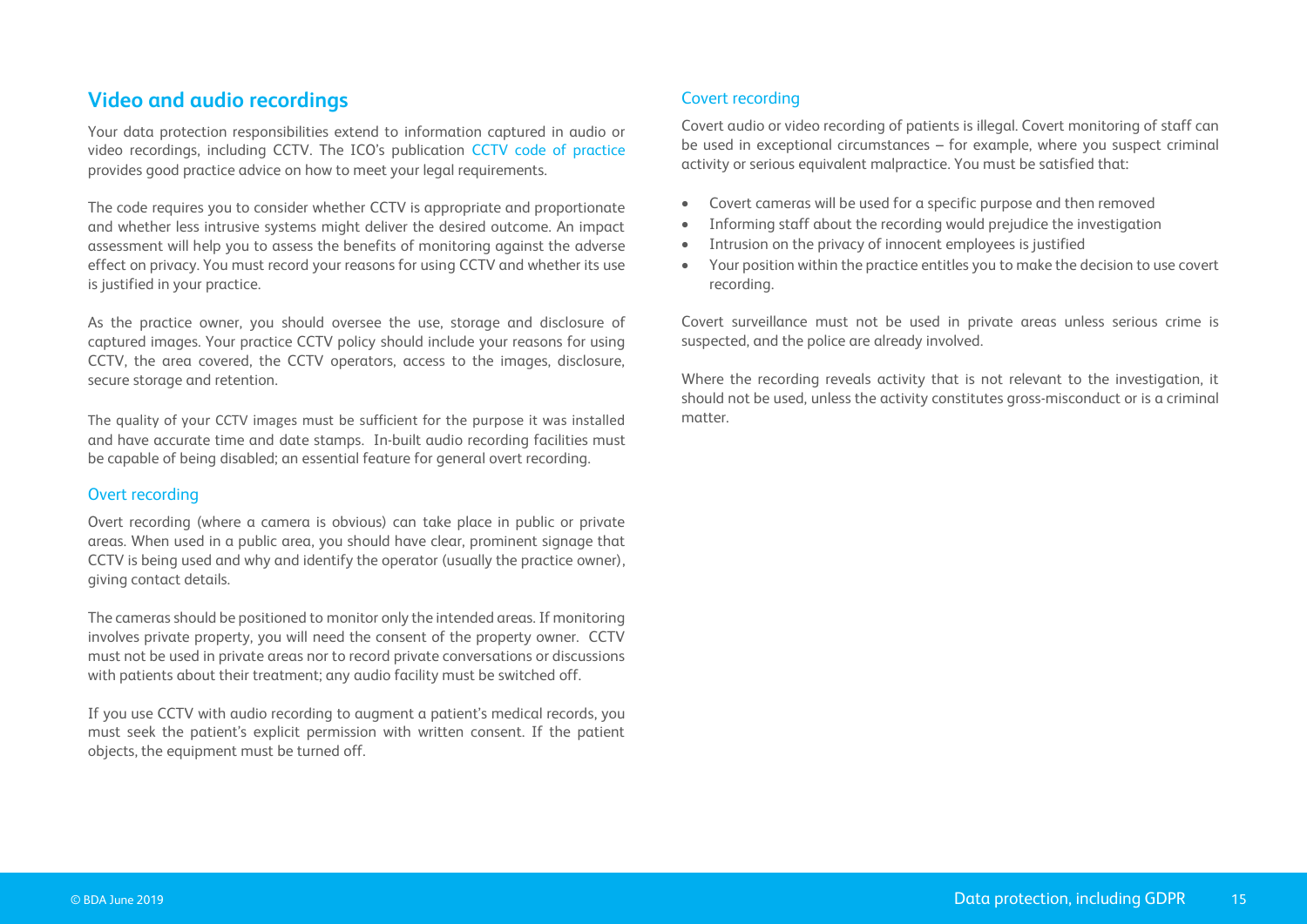### <span id="page-15-0"></span>**Releasing information**

If you release personal information to a third party, the individual concerned should be informed (this can be via your privacy notice). Only the necessary information should be disclosed and be used only for the purpose it was disclosed.

In limited circumstances, disclosures to protect the individual or the public at large may be made to the appropriate authorities, without informing the patient – for example, in cases of suspected abuse of children or vulnerable adults, to protect against future risks to the health and safety of the individual or of others, and certain infectious diseases.

Where a record includes details of a third party (where they have provided information, for example), you must obtain their consent before disclosing the information, unless the third party is a health professional involved in the individual's care. It may be reasonable to disclose information without consent from a third party if disclosure would not infringe their rights or cause them embarrassment or distress. In other circumstances, details of a third party should be redacted.

### <span id="page-15-1"></span>Police enquiries

You can disclose information to the police to assist in the prevention and detection of crime, but you should ask for clear authority (a court order, for example) before disclosing. Where the police demand that the situation is urgent and require information without a court order, you must consider the seriousness of the crime, the potential danger to the public, and the likelihood that the suspect will cause serious injury to another person. If you receive a disclosure request from the police, seek advice on your obligations.

Certain circumstances require you to disclose information to the police:

- Where a driver has been injured or has committed an offence, you can disclose their name and address but not clinical information (Road Traffic Act 1988)
- If you have information about a planned or actual terrorist act (Terrorism Act 2005).

### <span id="page-15-2"></span>Legal advice and legal proceedings

You can disclose personal information in connection with legal proceedings, to obtain legal advice and to establish, exercise or defend legal rights. This allows you to pursue patients for non-payment or defend a claim by a member of staff in an Employment Tribunal.

You can report to the police a crime that you have witnessed or a crime against the practice, (such as robbery or assault). If, for example, a theft took place at the premises and you disclose a list of those present at the time, you may also need to inform patients that they may be subject to a police investigation.

Where a solicitor or other person makes a request for access on behalf of the individual, before providing the information you should satisfy yourself that the individual has consented to the disclosure. A solicitor would normally provide a signed statement from the individual.

### <span id="page-15-3"></span>CCTV images

Individuals caught on CCTV have a right to view the images and receive a copy. The request should include enough information to allow you to find the image (date and time, for example). Where a third party is identifiable, you may need to obscure their features to avoid unfair intrusion.

Any disclosure of images to a third party must be consistent with the purposes for which they were captured; you must not disclose CCTV images for any other reason.

However, you can disclose images to the police to assist in the prevention and detection of crime, but you should ask for clear authority before disclosing (a court order, for example). A court can ask (or order) you to disclose images as evidence in a civil legal case. You must assure yourself that the information is relevant to the case and notify the individuals concerned that their information is being used in this way.